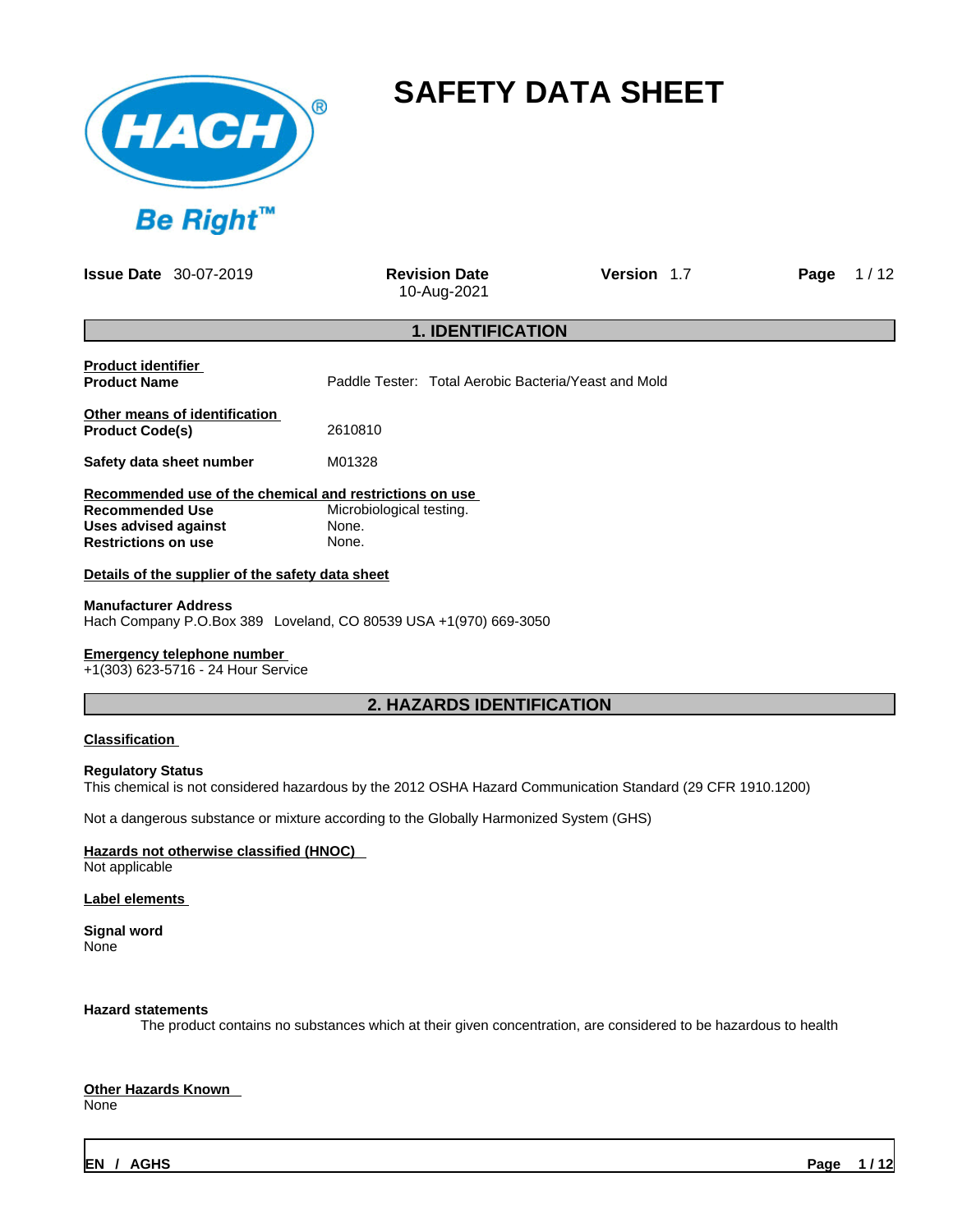**Version** 1.7 **Page** 2 / 12

**Product Code(s)** 2610810 **Product Name** Paddle Tester: Total Aerobic Bacteria/Yeast and Mold **Issue Date** 30-07-2019 **Revision Date** 10-Aug-2021

# **3. COMPOSITION/INFORMATION ON INGREDIENTS**

#### **Substance**

Not applicable

#### **Mixture**

#### **Chemical Family** Mixture.

| <b>Chemical name</b>   | <b>CAS No</b> | <b>Percent</b><br>Range | <b>HMRIC#</b> |
|------------------------|---------------|-------------------------|---------------|
| <b>Chloramphenicol</b> | 56-75-7       | < 0.01%                 |               |

## **4. FIRST AID MEASURES**

#### **Description of first aid measures**

| <b>General advice</b>                                                      | No hazards which require special first aid measures. Use first aid treatment according to<br>the nature of the injury.  |  |
|----------------------------------------------------------------------------|-------------------------------------------------------------------------------------------------------------------------|--|
| <b>Inhalation</b>                                                          | Remove to fresh air.                                                                                                    |  |
| Eye contact                                                                | Rinse thoroughly with plenty of water for at least 15 minutes, lifting lower and upper eyelids.<br>Consult a physician. |  |
| <b>Skin contact</b>                                                        | Wash skin with soap and water.                                                                                          |  |
| Ingestion                                                                  | Clean mouth with water and drink afterwards plenty of water.                                                            |  |
| Most important symptoms and effects, both acute and delayed                |                                                                                                                         |  |
| <b>Symptoms</b>                                                            | See Section 11 for additional Toxicological Information.                                                                |  |
| Indication of any immediate medical attention and special treatment needed |                                                                                                                         |  |
| Note to physicians                                                         | Treat symptomatically.                                                                                                  |  |
|                                                                            |                                                                                                                         |  |

# **5. FIRE-FIGHTING MEASURES**

| <b>Suitable Extinguishing Media</b>               | Use extinguishing measures that are appropriate to local circumstances and the<br>surrounding environment.                            |
|---------------------------------------------------|---------------------------------------------------------------------------------------------------------------------------------------|
| Unsuitable Extinguishing Media                    | Caution: Use of water spray when fighting fire may be inefficient.                                                                    |
| Specific hazards arising from the<br>chemical     | No information available.                                                                                                             |
| <b>Hazardous combustion products</b>              | This material will not burn.                                                                                                          |
| Special protective equipment for<br>fire-fighters | Firefighters should wear self-contained breathing apparatus and full firefighting turnout<br>gear. Use personal protection equipment. |

# **6. ACCIDENTAL RELEASE MEASURES**

**U.S. Notice Conly persons properly qualified to respond to an emergency involving hazardous** substances may respond to a spill according to federal regulations (OSHA 29 CFR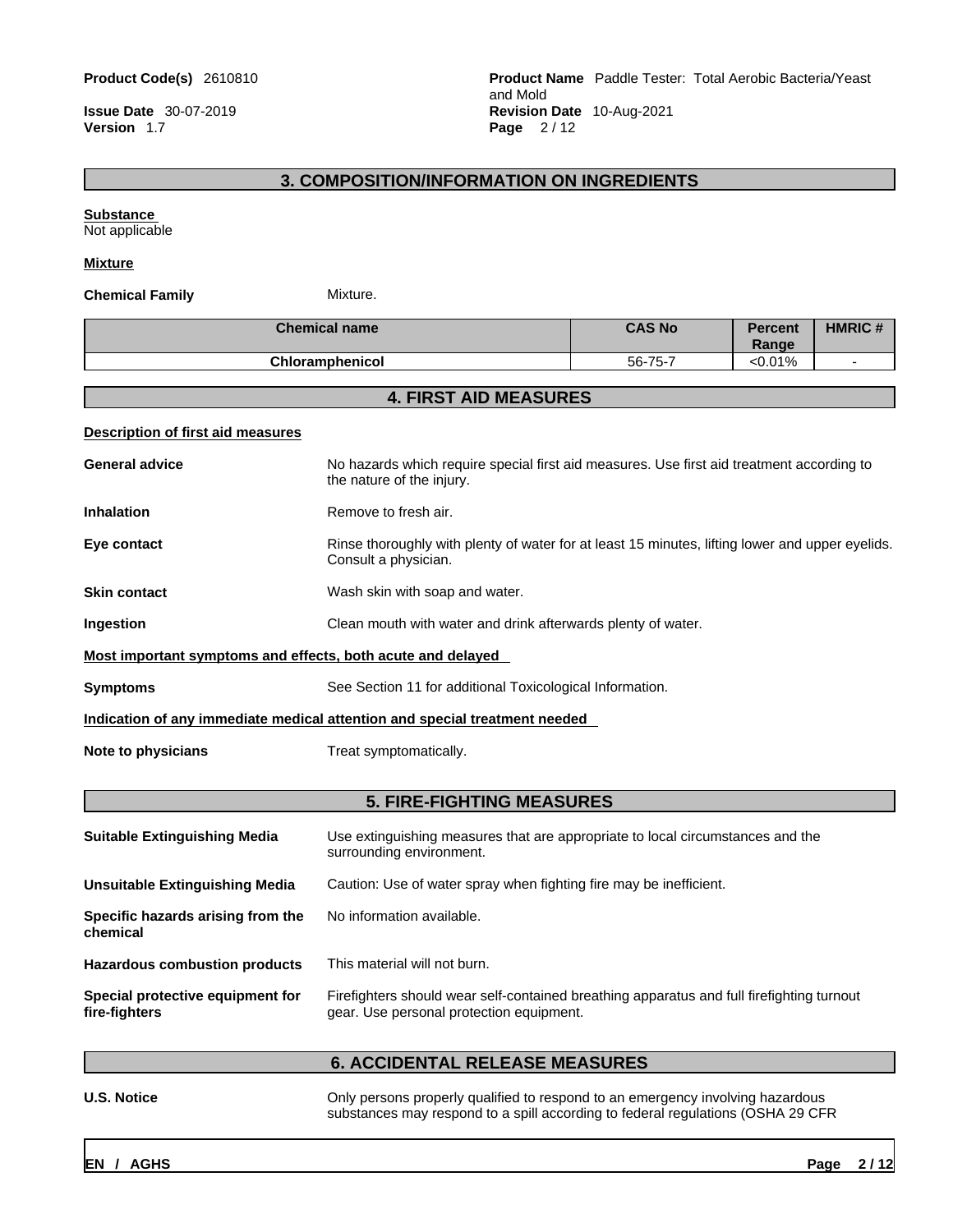**Version** 1.7 **Page** 3 / 12

**Product Code(s)** 2610810 **Product Name** Paddle Tester: Total Aerobic Bacteria/Yeast and Mold **Issue Date** 30-07-2019 **Revision Date** 10-Aug-2021

> 1910.120(a)(v)) and per your company's emergency response plan and guidelines/procedures. See Section 13, Special Instructions for disposal assistance. Outside of the US, only persons properly qualified according to state or local regulations should respond to a spill involving chemicals.

|                                                      | Personal precautions, protective equipment and emergency procedures                  |
|------------------------------------------------------|--------------------------------------------------------------------------------------|
| <b>Personal precautions</b>                          | Ensure adequate ventilation.                                                         |
| <b>Environmental precautions</b>                     |                                                                                      |
| <b>Environmental precautions</b>                     | See Section 12 for additional ecological information.                                |
| Methods and material for containment and cleaning up |                                                                                      |
| <b>Methods for containment</b>                       | Prevent further leakage or spillage if safe to do so.                                |
| Methods for cleaning up                              | Take up mechanically, placing in appropriate containers for disposal.                |
| <b>Prevention of secondary hazards</b>               | Clean contaminated objects and areas thoroughly observing environmental regulations. |
| Reference to other sections                          | See section 8 for more information. See section 13 for more information.             |

# **7. HANDLING AND STORAGE**

| <b>Precautions for safe handling</b>                         |                                                                          |
|--------------------------------------------------------------|--------------------------------------------------------------------------|
| Advice on safe handling                                      | Handle in accordance with good industrial hygiene and safety practice.   |
| Conditions for safe storage, including any incompatibilities |                                                                          |
| <b>Storage Conditions</b>                                    | Keep containers tightly closed in a dry, cool and well-ventilated place. |
| <b>Flammability class</b>                                    | Not applicable                                                           |

# **8. EXPOSURE CONTROLS/PERSONAL PROTECTION**

| <b>Control parameters</b>                                              |                                                                                                                                                                                                                                                      |
|------------------------------------------------------------------------|------------------------------------------------------------------------------------------------------------------------------------------------------------------------------------------------------------------------------------------------------|
| <b>Exposure Guidelines</b>                                             | This product, as supplied, does not contain any hazardous materials with occupational<br>exposure limits established by the region specific regulatory bodies                                                                                        |
| <b>Appropriate engineering controls</b><br><b>Engineering Controls</b> | Showers<br>Eyewash stations<br>Ventilation systems.                                                                                                                                                                                                  |
| <b>Respiratory protection</b>                                          | Individual protection measures, such as personal protective equipment<br>No protective equipment is needed under normal use conditions. If exposure limits are<br>exceeded or irritation is experienced, ventilation and evacuation may be required. |
| <b>Hand Protection</b>                                                 | Wear suitable gloves.                                                                                                                                                                                                                                |
| <b>Eye/face protection</b>                                             | Wear safety glasses with side shields (or goggles).                                                                                                                                                                                                  |
| Skin and body protection                                               | No special protective equipment required.                                                                                                                                                                                                            |
|                                                                        |                                                                                                                                                                                                                                                      |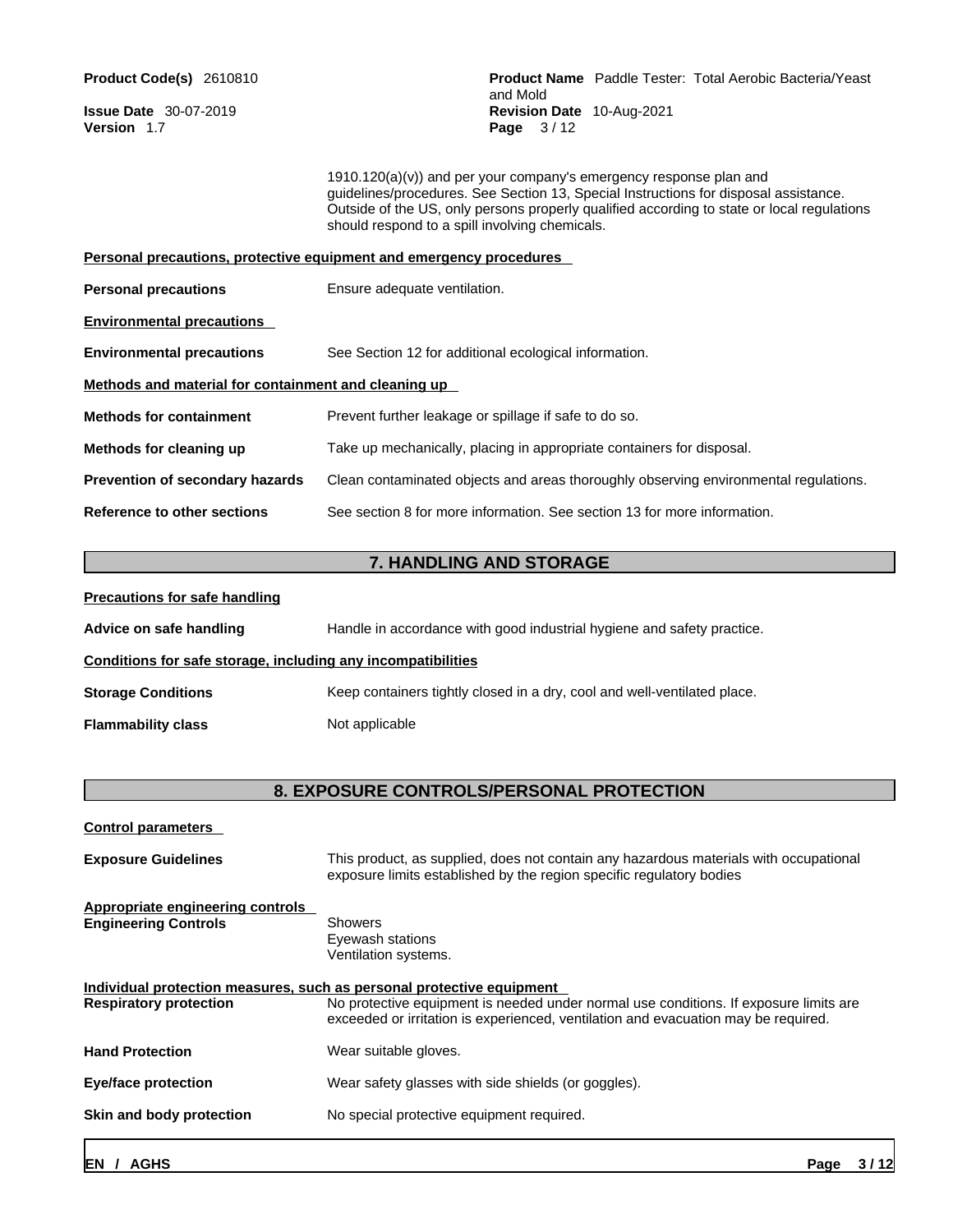| Product Code(s) 2610810<br><b>Issue Date</b> 30-07-2019<br>Version 1.7 | <b>Product Name</b> Paddle Tester: Total Aerobic Bacteria/Yeast<br>and Mold<br>Revision Date 10-Aug-2021<br>Page 4/12                                      |
|------------------------------------------------------------------------|------------------------------------------------------------------------------------------------------------------------------------------------------------|
| <b>General Hygiene Considerations</b>                                  | Handle in accordance with good industrial hygiene and safety practice.                                                                                     |
| <b>Environmental exposure controls</b>                                 | Local authorities should be advised if significant spillages cannot be contained. Do not<br>allow into any sewer, on the ground or into any body of water. |
| <b>Thermal hazards</b>                                                 | None under normal processing.                                                                                                                              |

# **9. PHYSICAL AND CHEMICAL PROPERTIES**

## **Information on basic physical and chemical properties**

| <b>Physical state</b><br>Appearance<br><b>Odor</b>    | gel<br>Odorless                                | Solid          |                         | Color<br><b>Odor threshold</b>   | pink<br>No data available |
|-------------------------------------------------------|------------------------------------------------|----------------|-------------------------|----------------------------------|---------------------------|
| <b>Property</b>                                       |                                                |                | <b>Values</b>           |                                  | Remarks • Method          |
| <b>Molecular weight</b>                               |                                                |                | No data available       |                                  |                           |
| рH                                                    |                                                | $\overline{7}$ |                         |                                  |                           |
| <b>Melting point/freezing point</b>                   |                                                |                | No data available       |                                  |                           |
| Boiling point / boiling range                         |                                                |                | No data available       |                                  |                           |
| <b>Evaporation rate</b>                               |                                                |                | Not applicable          |                                  |                           |
| Vapor pressure                                        |                                                |                | Not applicable          |                                  |                           |
| <b>Relative vapor density</b>                         |                                                |                | No data available       |                                  |                           |
|                                                       | Specific gravity (water = $1 / air = 1$ )      |                | No data available       |                                  |                           |
|                                                       | <b>Partition Coefficient (n-octanol/water)</b> |                | $log Kow \sim 76.5$     |                                  |                           |
|                                                       | <b>Soil Organic Carbon-Water Partition</b>     |                | $log K_{oc} \sim 44.69$ |                                  |                           |
| <b>Coefficient</b><br><b>Autoignition temperature</b> |                                                |                | No data available       |                                  |                           |
| <b>Decomposition temperature</b>                      |                                                |                | No data available       |                                  |                           |
| <b>Dynamic viscosity</b>                              |                                                |                | Not applicable          |                                  |                           |
| <b>Kinematic viscosity</b>                            |                                                |                |                         | Not applicable No data available |                           |
|                                                       |                                                |                |                         |                                  |                           |

# **Solubility(ies)**

## **Water solubility**

| ۱۸۱۸۰<br>$\cdots$<br>classification<br>solubilitv<br>varei | $\cdots$<br>solubility<br>-115 | <br>lubilit<br>.<br>.<br>$M^{\prime}$<br>. er<br>ате<br>ונו כ<br>i diul C<br>৴ড় |
|------------------------------------------------------------|--------------------------------|----------------------------------------------------------------------------------|
| available<br>≅intu.<br>ation<br>NG<br>Нo                   | available<br>Nο<br>data        | available<br>natıor<br>N<br>* шп.                                                |

# **Solubility in other solvents**

| ີົ <sup>∿</sup> ≏mica⊓ …<br>Name       | <br>$\cdot$<br>classification.<br>'olubilityذ | <br>rubility<br>اند     | <br>I emperature<br>.oilit'<br>olur.          |
|----------------------------------------|-----------------------------------------------|-------------------------|-----------------------------------------------|
| ported<br><b>None</b><br>$r \approx r$ | .<br>available<br>intor<br>Νo<br>าลแ<br>υ     | available<br>data<br>NΟ | available<br>$\cdots$<br>natior<br>.NG<br>Int |

#### **Other information**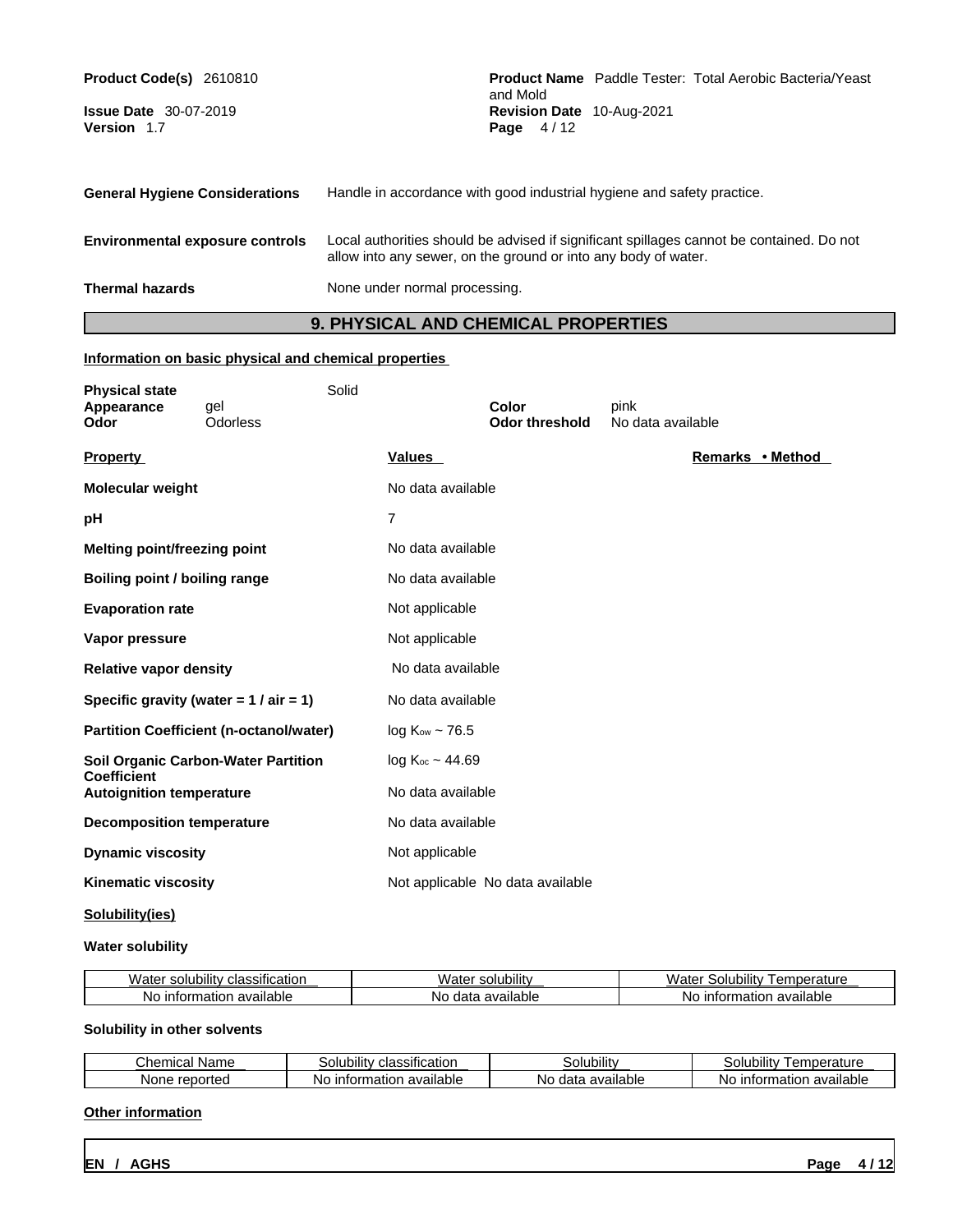**Version** 1.7 **Page** 5 / 12

#### **Metal Corrosivity**

**Steel Corrosion Rate**<br> **Aluminum Corrosion Rate** No data available<br> **Aluminum Corrosion Rate Aluminum Corrosion Rate** 

#### **Volatile Organic Compounds (VOC) Content**

Not applicable See ingredients information below

**Product Code(s)** 2610810 **Product Name** Paddle Tester: Total Aerobic Bacteria/Yeast and Mold **Issue Date** 30-07-2019 **Revision Date** 10-Aug-2021

| <b>Chemical name</b> | <b>CAS No</b> | <b>Volatile organic</b><br>l compounds (VOC) content_ | <b>CAA (Clean Air Act)</b> |
|----------------------|---------------|-------------------------------------------------------|----------------------------|
| Chloramphenicol      | 56-75-7       | No data available                                     |                            |

**Explosive properties**

| <b>Upper explosion limit</b><br>Lower explosion limit                                      | No data available<br>No data available |
|--------------------------------------------------------------------------------------------|----------------------------------------|
| <b>Flammable properties</b>                                                                |                                        |
| <b>Flash point</b>                                                                         | Not applicable                         |
| Flammability Limit in Air<br><b>Upper flammability limit:</b><br>Lower flammability limit: | No data available<br>No data available |
| Oxidizing properties                                                                       | No data available.                     |
| Bulk density                                                                               | No data available                      |

# **10. STABILITY AND REACTIVITY**

# **Reactivity**

Not applicable.

**Chemical stability**  Stable under normal conditions.

#### **Explosion data**

**Sensitivity to Mechanical Impact** None. **Sensitivity to Static Discharge** None.

#### **Possibility of hazardous reactions**

None under normal processing.

#### **Hazardous polymerization** None under normal processing.

#### **Conditions to avoid**

None known based on information supplied.

#### **Incompatible materials**

Strong oxidizing agents, strong acids, and strong bases.

#### **Hazardous decomposition products**

Heating to decomposition releases acrid smoke and fumes.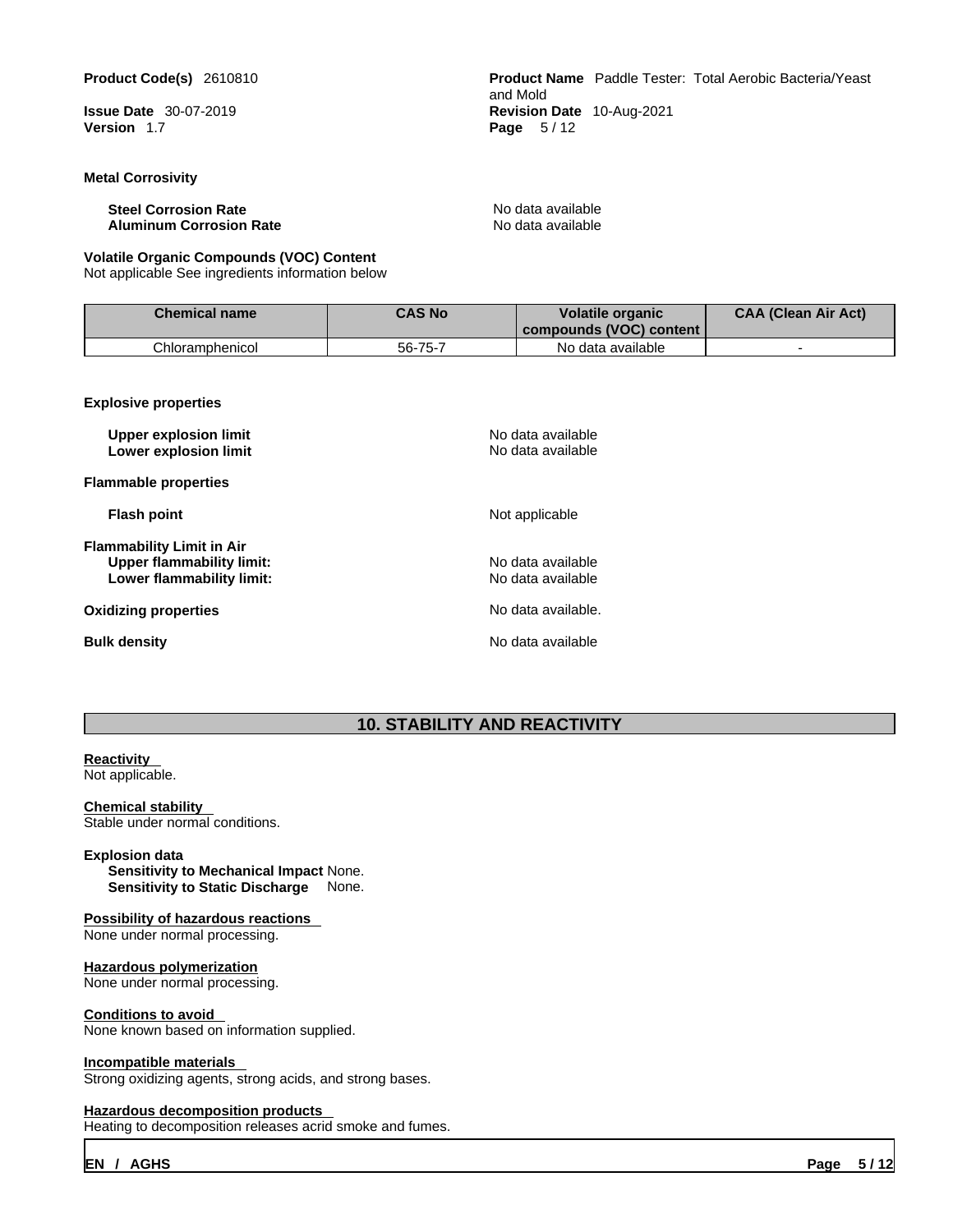**Version** 1.7 **Page** 6 / 12

# **11. TOXICOLOGICAL INFORMATION**

#### **Information on likely routes of exposure**

#### **Product Information**

| <b>Inhalation</b>   | No known effect based on information supplied. |
|---------------------|------------------------------------------------|
| Eye contact         | No known effect based on information supplied. |
| <b>Skin contact</b> | No known effect based on information supplied. |
| Ingestion           | No known effect based on information supplied. |
| Symptoms            | No information available.                      |

#### **Acute toxicity**

Based on available data, the classification criteria are not met

# **Product Acute Toxicity Data**

No data available.

#### **Ingredient Acute Toxicity Data**

Test data reported below.

#### **Oral Exposure Route**

| <b>Chemical name</b>                            | <b>Endpoint</b><br>type | Reported<br>dose | Exposure<br>time | <b>Toxicological effects</b> | Key literature references and  <br>sources for data                                    |
|-------------------------------------------------|-------------------------|------------------|------------------|------------------------------|----------------------------------------------------------------------------------------|
| Chloramphenicol<br>$(<0.01\%)$<br>CAS#: 56-75-7 | Rat<br>LD50             | 2500 mg/kg       | None<br>reported | None reported                | GESTIS (Information System<br>on Hazardous Substances of<br>the German Social Accident |
|                                                 |                         |                  |                  |                              | (Insurance                                                                             |

#### **Unknown Acute Toxicity**

0% of the mixture consists of ingredient(s) of unknown toxicity.

#### **Acute Toxicity Estimations (ATE)**

| ATEmix (oral)                        | <b>No information available</b> |
|--------------------------------------|---------------------------------|
| <b>ATEmix (dermal)</b>               | INo information available       |
| <b>ATEmix (inhalation-dust/mist)</b> | <b>No information available</b> |
| <b>ATEmix (inhalation-vapor)</b>     | No information available        |
| <b>ATEmix (inhalation-gas)</b>       | <b>No information available</b> |

#### **Skin corrosion/irritation**

Based on available data, the classification criteria are not met.

#### **Product Skin Corrosion/Irritation Data**

No data available.

#### **Ingredient Skin Corrosion/Irritation Data**

No data available.

#### **Serious eye damage/irritation**

Based on available data, the classification criteria are not met.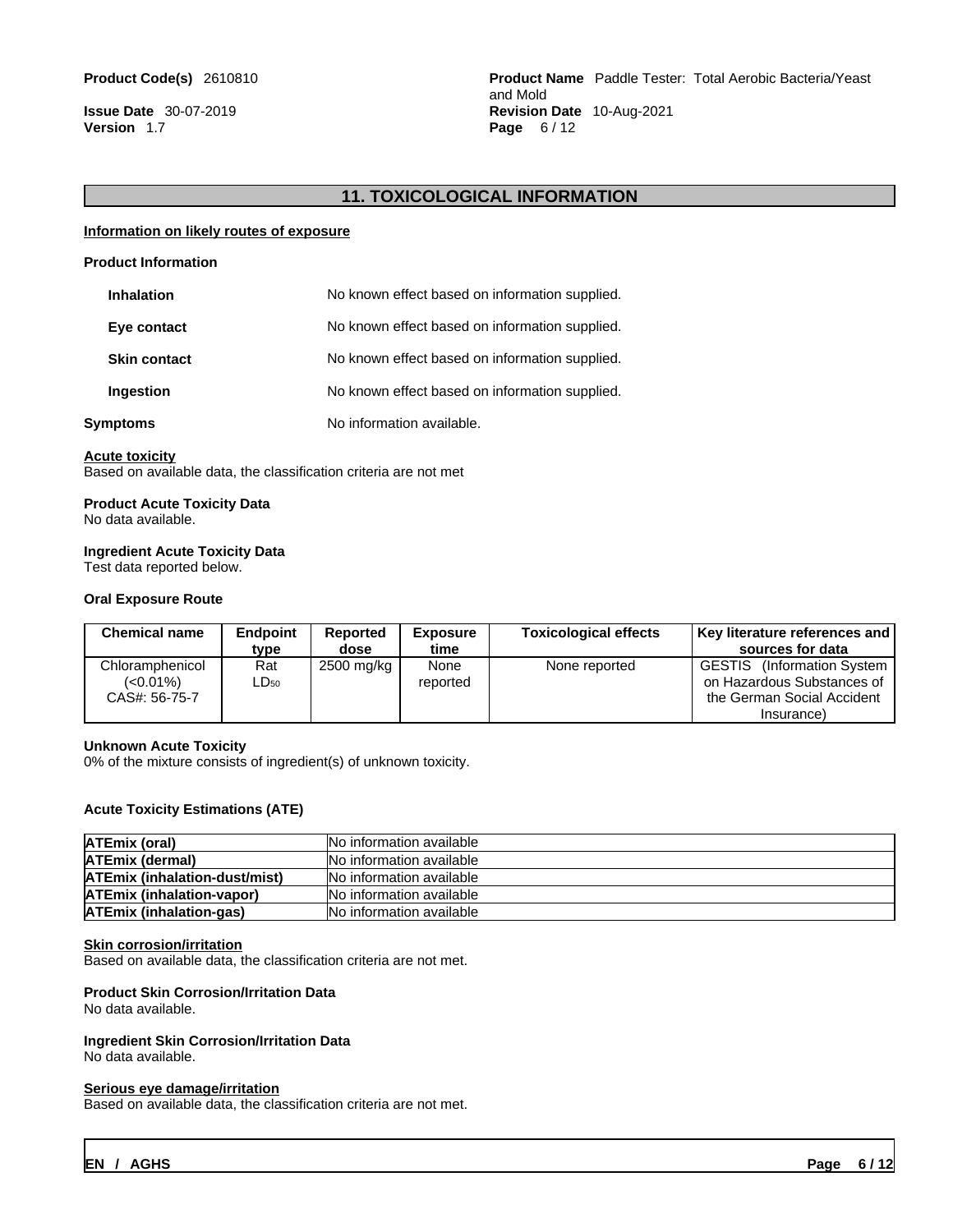#### **Product Code(s)** 2610810

**Issue Date** 30-07-2019 **Version** 1.7

#### **Product Serious Eye Damage/Eye Irritation Data**

No data available.

#### **Ingredient Eye Damage/Eye Irritation Data**

Test data reported below.

|                                  | <b>Product Name</b> Paddle Tester: Total Aerobic Bacteria/Yeast |
|----------------------------------|-----------------------------------------------------------------|
| and Mold                         |                                                                 |
| <b>Revision Date</b> 10-Aug-2021 |                                                                 |
| Page $7/12$                      |                                                                 |

| <b>Chemical name</b> | Test method    | <b>Species</b> | <b>Reported</b><br>dose | <b>Exposure</b><br>time | <b>Results</b>    | <b>Key literature</b><br>references and<br>sources for data |
|----------------------|----------------|----------------|-------------------------|-------------------------|-------------------|-------------------------------------------------------------|
| Chloramphenicol      | Existing human | Human          | None                    | None                    | Mild eve irritant | RTECS (Registry of                                          |
| (<0.01%)             | experience     |                | reported                | reported                |                   | Toxic Effects of                                            |
| CAS#: 56-75-7        |                |                |                         |                         |                   | Chemical Substances)                                        |

#### **Respiratory or skin sensitization**

Based on available data, the classification criteria are not met.

#### **Product Sensitization Data**

No data available.

#### **Ingredient Sensitization Data**

Test data reported below.

#### **Skin Sensitization Exposure Route**

| <b>Chemical name</b>                         | Test method                  | Species | Results                           | Key literature references and<br>sources for data |
|----------------------------------------------|------------------------------|---------|-----------------------------------|---------------------------------------------------|
| Chloramphenicol<br>(<0.01%)<br>CAS#: 56-75-7 | Based on human<br>experience | Human   | Confirmed to be a skin sensitizer | <b>HSDB (Hazardous Substances Data)</b><br>Bank)  |

#### **STOT - single exposure**

Based on available data, the classification criteria are not met.

# **Product Specific Target Organ Toxicity Single Exposure Data**

No data available.

# **Ingredient Specific Target Organ Toxicity Single Exposure Data**

Test data reported below.

#### **Oral Exposure Route**

| <b>Chemical name</b>                            | <b>Endpoint</b><br>tvpe | Reported<br>dose | <b>Exposure</b><br>time | <b>Toxicological effects</b>      | <b>Key literature references and  </b><br>sources for data            |
|-------------------------------------------------|-------------------------|------------------|-------------------------|-----------------------------------|-----------------------------------------------------------------------|
| Chloramphenicol<br>$(<0.01\%)$<br>CAS#: 56-75-7 | Infant<br>™D⊾o          | 440 mg/kg        | None<br>reported        | Gastrointestinal<br>Other changes | RTECS (Registry of Toxic<br><b>Effects of Chemical</b><br>Substances) |

#### **STOT - repeated exposure**

Based on available data, the classification criteria are not met.

#### **Product Specific Target Organ Toxicity Repeat Dose Data** No data available.

**Ingredient Specific Target Organ Toxicity Repeat Exposure Data** No data available.

#### **Carcinogenicity**

Based on available data, the classification criteria are not met.

#### **Product Carcinogenicity Data**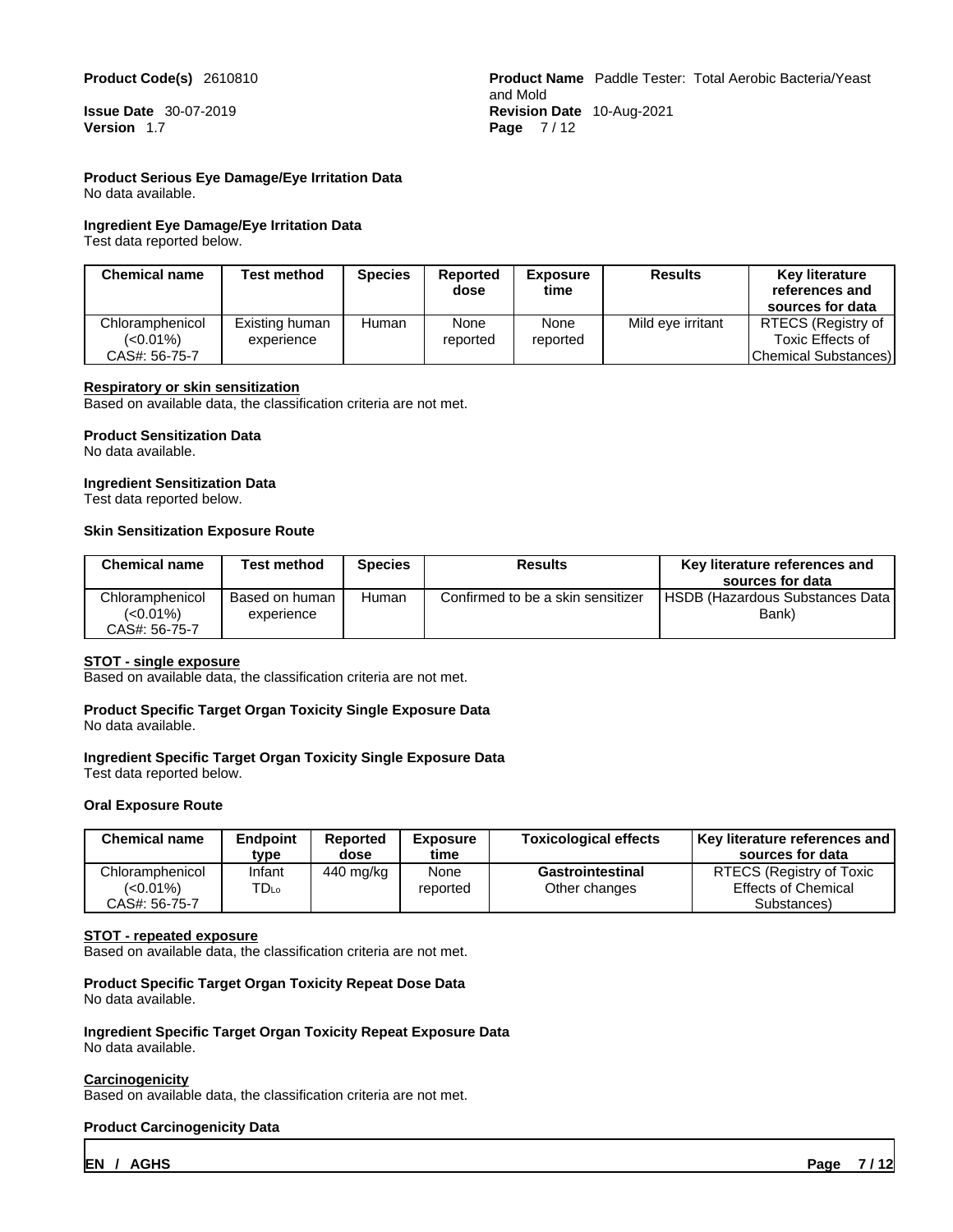#### **Product Code(s)** 2610810

**Issue Date** 30-07-2019 **Version** 1.7

No data available.

#### **Ingredient Carcinogenicity Data**

Test data reported below.

|                                  | <b>Product Name</b> Paddle Tester: Total Aerobic Bacteria/Yeast |
|----------------------------------|-----------------------------------------------------------------|
| and Mold                         |                                                                 |
| <b>Revision Date</b> 10-Aug-2021 |                                                                 |
| Page $8/12$                      |                                                                 |

| <b>Chemical name</b> | <b>CAS No</b> | <b>ACGIH</b> | <b>IARC</b> | <b>NTP</b>  | <b>OSHA</b> |
|----------------------|---------------|--------------|-------------|-------------|-------------|
| Chloramphenicol      | 56-75-7       |              | 2Α<br>Group | Reasonablv  |             |
|                      |               |              |             | Anticipated |             |

#### **Legend**

| <b>ACGIH (American Conference of Governmental Industrial Hygienists)</b>    | IA3 - Animal Carcinogen          |
|-----------------------------------------------------------------------------|----------------------------------|
| <b>IARC (International Agency for Research on Cancer)</b>                   | Group 1 - Carcinogenic to Humans |
| <b>NTP (National Toxicology Program)</b>                                    | Known - Known Carcinogen         |
| OSHA (Occupational Safety and Health Administration of the US Department of | X - Present                      |
| $\lfloor$ Labor $\rfloor$                                                   |                                  |

#### **Oral Exposure Route**

| <b>Chemical name</b> | <b>Endpoint</b><br>type | Reported<br>dose | <b>Exposure</b><br>time | <b>Toxicological effects</b>   | Key literature references and  <br>sources for data |
|----------------------|-------------------------|------------------|-------------------------|--------------------------------|-----------------------------------------------------|
| Chloramphenicol      | Human                   | 300 mg/kg        | 60 weeks                | <b>Blood</b>                   | RTECS (Registry of Toxic                            |
| $(<0.01\%)$          |                         |                  |                         | ILymphoma (including Hodgkin's | <b>Effects of Chemical</b>                          |
| CAS#: 56-75-7        |                         |                  |                         | disease)                       | Substances)                                         |

#### **Germ cell mutagenicity**

Based on available data, the classification criteria are not met.

## **Product Germ Cell Mutagenicity** *invitro* **Data**

No data available.

#### **Ingredient Germ Cell Mutagenicity** *invitro* **Data**

Test data reported below.

| <b>Chemical name</b>                            | Test           | Cell Strain          | <b>Reported</b><br>dose | <b>Exposure</b><br>time | <b>Results</b>                                            | Key literature<br>references and<br><b>Isources for datal</b> |
|-------------------------------------------------|----------------|----------------------|-------------------------|-------------------------|-----------------------------------------------------------|---------------------------------------------------------------|
| Chloramphenicol<br>$(<0.01\%)$<br>CAS#: 56-75-7 | DNA inhibition | Human bone<br>marrow | 1.5 mmol/L              | None<br>reported        | Positive test result for RTECS (Registry)<br>mutagenicity | lof Toxic Effects of<br>Chemical                              |
|                                                 |                |                      |                         |                         |                                                           | Substances)                                                   |

#### **Product Germ Cell Mutagenicity** *invivo* **Data**

No data available.

# **Ingredient Germ Cell Mutagenicity** *invivo* **Data**

No data available.

#### **Reproductive toxicity**

Based on available data, the classification criteria are not met.

# **Product Reproductive Toxicity Data**

No data available.

# **Ingredient Reproductive Toxicity Data**

Test data reported below.

#### **Oral Exposure Route**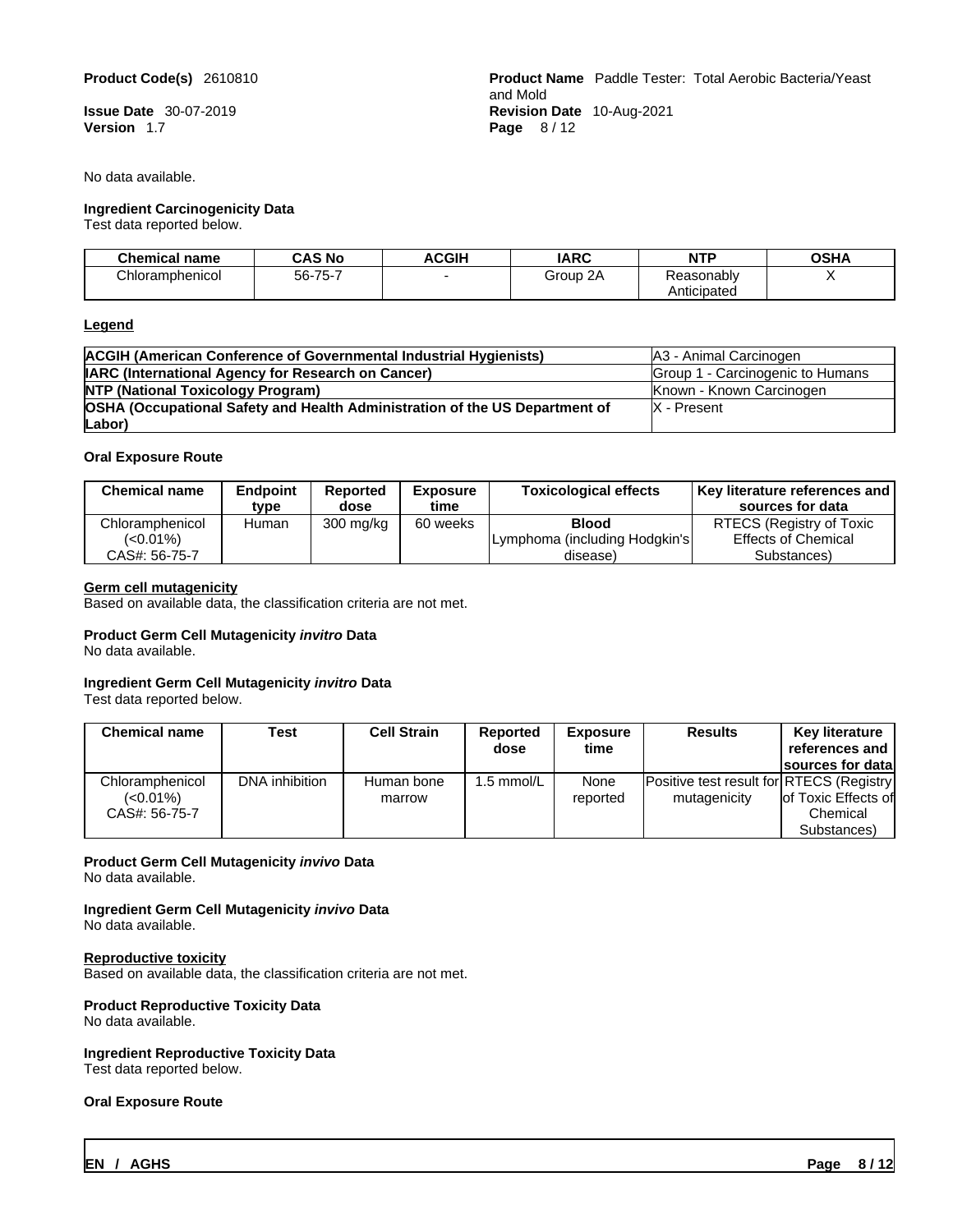**Version** 1.7 **Page** 9 / 12

**Product Code(s)** 2610810 **Product Name** Paddle Tester: Total Aerobic Bacteria/Yeast and Mold **Issue Date** 30-07-2019 **Revision Date** 10-Aug-2021

| <b>Chemical name</b> | <b>Endpoint</b> | Reported   | Exposure | <b>Toxicological effects</b>      | Key literature references and |
|----------------------|-----------------|------------|----------|-----------------------------------|-------------------------------|
|                      | type            | dose       | time     |                                   | sources for data              |
| Chloramphenicol      | Rat             | 2000 mg/kg | 8 days   | <b>Effects on Embryo or Fetus</b> | RTECS (Registry of Toxic      |
| $(<0.01\%)$          | <b>TD</b> Lo    |            |          | Fetal death                       | <b>Effects of Chemical</b>    |
| CAS#: 56-75-7        |                 |            |          | Fetotoxicity (except death e.g.   | Substances)                   |
|                      |                 |            |          | stunted fetus)                    |                               |
|                      |                 |            |          | <b>Specific Developmental</b>     |                               |
|                      |                 |            |          | <b>Abnormalities</b>              |                               |

#### **Aspiration hazard**

Based on available data, the classification criteria are not met.

# **12. ECOLOGICAL INFORMATION**

| <b>Ecotoxicity</b>                                    | Based on available data, the classification criteria are not met.                             |
|-------------------------------------------------------|-----------------------------------------------------------------------------------------------|
| Unknown aquatic toxicity                              | 0 % of the mixture consists of component(s) of unknown hazards to the aquatic<br>environment. |
| <b>Product Ecological Data</b>                        |                                                                                               |
| <b>Aquatic Acute Toxicity</b><br>No data available.   |                                                                                               |
| <b>Aquatic Chronic Toxicity</b><br>No data available. |                                                                                               |

#### **Ingredient Ecological Data**

#### **Aquatic Acute Toxicity**

Test data reported below.

#### **Crustacea**

| <b>Chemical name</b>                         | Exposure<br>time | Species       | <b>Endpoint</b><br>type | Reported<br>dose | Key literature references and<br>sources for data                                                 |
|----------------------------------------------|------------------|---------------|-------------------------|------------------|---------------------------------------------------------------------------------------------------|
| Chloramphenicol<br>(<0.01%)<br>CAS#: 56-75-7 | 48 Hours         | Daphnia magna | $EC_{50}$               | 53.7 mg/L        | <b>IGESTIS</b><br>(Information System on<br>Hazardous Substances of the<br>German Social Accident |
|                                              |                  |               |                         |                  | Insurance)                                                                                        |

# **Aquatic Chronic Toxicity**

No data available.

#### **Persistence and degradability**

| <b>Product Biodegradability Data</b><br>No data available.                                                               |                         |
|--------------------------------------------------------------------------------------------------------------------------|-------------------------|
| <b>Bioaccumulation</b><br>There is no data for this product<br><b>Product Bioaccumulation Data</b><br>No data available. |                         |
| <b>Partition Coefficient (n-octanol/water)</b>                                                                           | $log Kow \sim 76.5$     |
| <b>Mobility</b>                                                                                                          |                         |
| <b>Soil Organic Carbon-Water Partition Coefficient</b>                                                                   | $log K_{oc} \sim 44.69$ |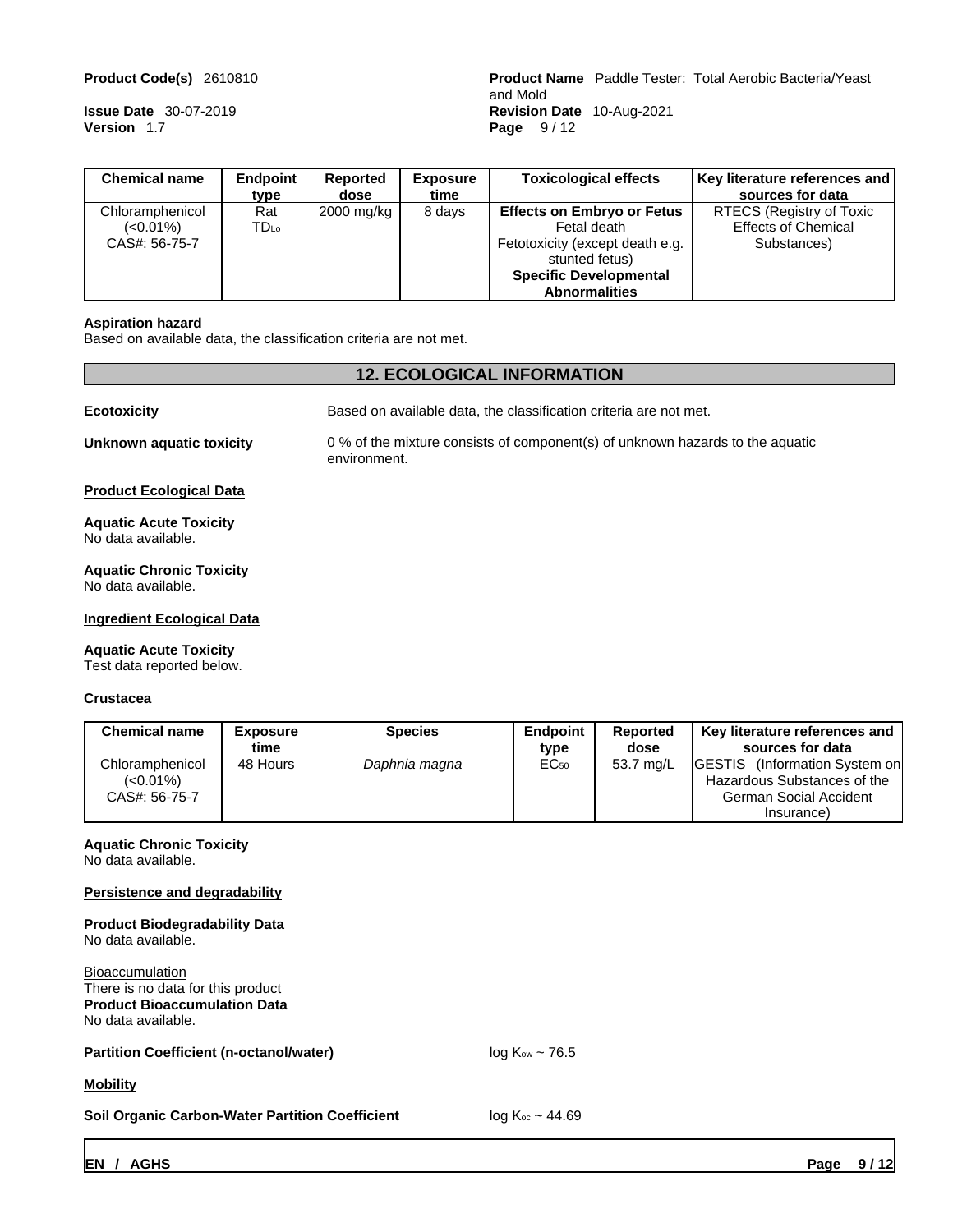**Version** 1.7 **Page** 10 / 12

**Product Code(s)** 2610810 **Product Name** Paddle Tester: Total Aerobic Bacteria/Yeast and Mold **Issue Date** 30-07-2019 **Revision Date** 10-Aug-2021

#### **Other adverse effects**

No information available

|                                        | <b>13. DISPOSAL CONSIDERATIONS</b>                                                                                                                                                                                                                                                                                                                                  |
|----------------------------------------|---------------------------------------------------------------------------------------------------------------------------------------------------------------------------------------------------------------------------------------------------------------------------------------------------------------------------------------------------------------------|
| <b>Waste treatment methods</b>         |                                                                                                                                                                                                                                                                                                                                                                     |
| Waste from residues/unused<br>products | Dispose of in accordance with local regulations. Dispose of waste in accordance with<br>environmental legislation.                                                                                                                                                                                                                                                  |
| <b>Contaminated packaging</b>          | Do not reuse empty containers.                                                                                                                                                                                                                                                                                                                                      |
| <b>US EPA Waste Number</b>             | U <sub>154</sub>                                                                                                                                                                                                                                                                                                                                                    |
| Special instructions for disposal      | Used product -. Sterilize with bleach or by autoclaving. Unused product -. Place material in<br>a plastic bag. If permitted by regulation. Mark bag 'Non-hazardous trash', and dispose of as<br>normal refuse. Check with national, local municipal and state authorities and waste<br>contractors for pertinent local information on the disposal of this article. |
|                                        | <b>14. TRANSPORT INFORMATION</b>                                                                                                                                                                                                                                                                                                                                    |
| <u>DOT</u>                             | Not regulated                                                                                                                                                                                                                                                                                                                                                       |
| <b>TDG</b>                             | Not regulated                                                                                                                                                                                                                                                                                                                                                       |
| <b>IATA</b>                            | Not regulated                                                                                                                                                                                                                                                                                                                                                       |
|                                        |                                                                                                                                                                                                                                                                                                                                                                     |

# **IMDG** Not regulated

**Note:** No special precautions necessary.

#### **Additional information**

There is a possibility that this product could be contained in a reagent set or kit composed of various compatible dangerous goods. If the item is not in a reagent set or kit, the classification given above applies.

If the item is part of a reagent set or kit the classification would change to the following:

UN3316 Chemical Kit, Hazard Class 9, Packing Group II or III.

If the item is not regulated, the Chemical Kit classification does not apply.

#### **15. REGULATORY INFORMATION**

| <b>National Inventories</b> |      |
|-----------------------------|------|
| TSCA                        | Comp |
| <b>DSL/NDSL</b>             | Comp |

**Complies Complies** 

**TSCA** - United States Toxic Substances Control Act Section 8(b) Inventory  **DSL/NDSL** - Canadian Domestic Substances List/Non-Domestic Substances List

| <b>International Inventories</b>  |                 |  |
|-----------------------------------|-----------------|--|
| <b>EINECS/ELINCS</b>              | Complies        |  |
| <b>ENCS</b>                       | Complies        |  |
| <b>IECSC</b>                      | Complies        |  |
| <b>KECL - Existing substances</b> | Complies        |  |
| <b>PICCS</b>                      | Complies        |  |
| TCSI                              | Complies        |  |
| <b>AICS</b>                       | Does not comply |  |
| <b>NZIOC</b>                      | Complies        |  |
|                                   |                 |  |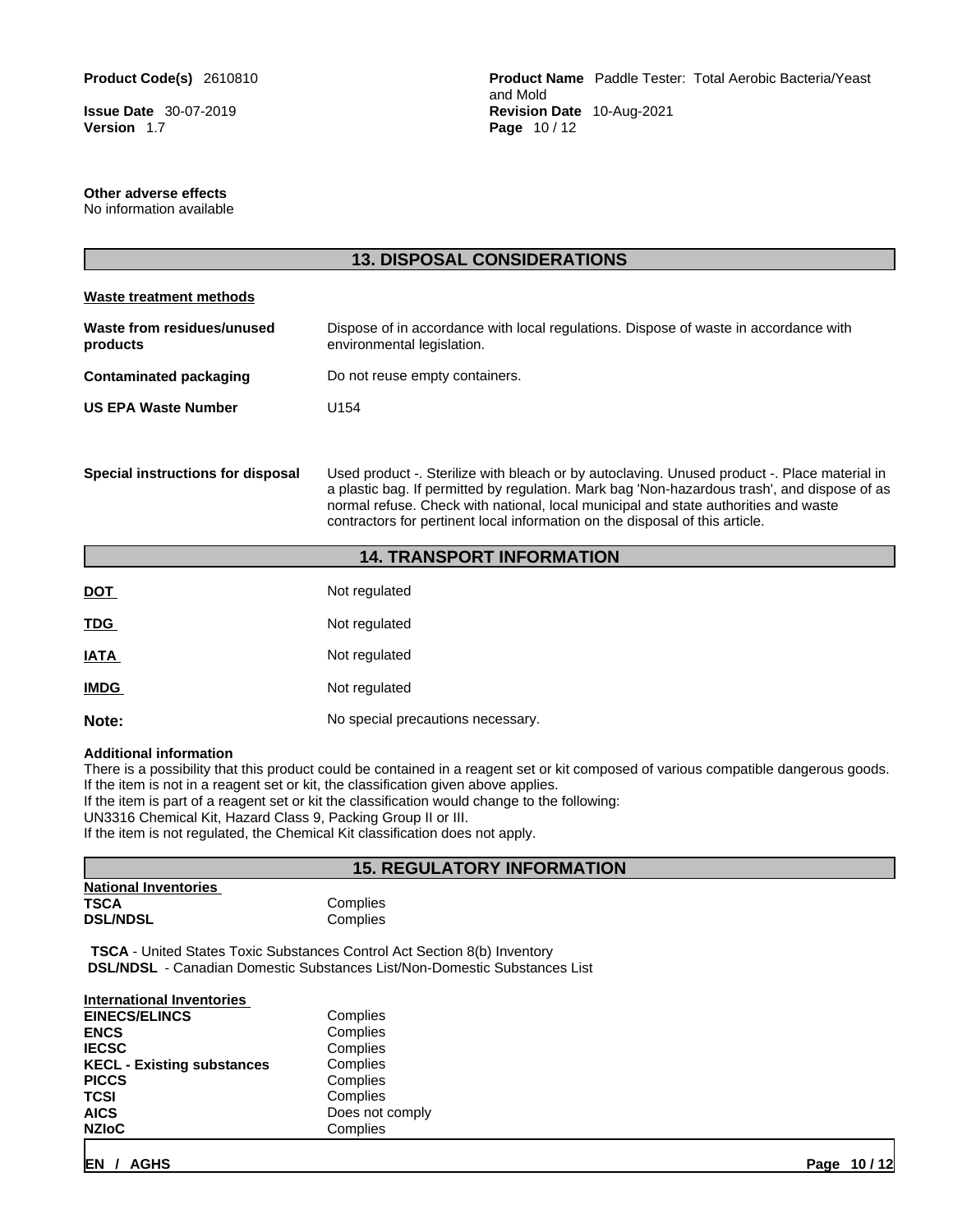**Version** 1.7 **Page** 11 / 12

**Product Code(s)** 2610810 **Product Name** Paddle Tester: Total Aerobic Bacteria/Yeast and Mold **Issue Date** 30-07-2019 **Revision Date** 10-Aug-2021

 **EINECS/ELINCS** - European Inventory of Existing Chemical Substances/European List of Notified Chemical Substances **ENCS** - Japan Existing and New Chemical Substances

**IECSC** - China Inventory of Existing Chemical Substances

**KECL** - Korean Existing and Evaluated Chemical Substances

 **PICCS** - Philippines Inventory of Chemicals and Chemical Substances

**TCSI** - Taiwan Chemical Substances Inventory

**AICS** - Australian Inventory of Chemical Substances

 **NZIoC** - New Zealand Inventory of Chemicals

#### **US Federal Regulations**

#### **SARA 313**

Section 313 of Title III of the Superfund Amendments and Reauthorization Act of 1986 (SARA). This product does not contain any chemicals which are subject to the reporting requirements of the Act and Title 40 of the Code of Federal Regulations, Part 372

#### **SARA 311/312 Hazard Categories**

| Acute health hazard               | N٥  |
|-----------------------------------|-----|
| <b>Chronic Health Hazard</b>      | Yes |
| Fire hazard                       | N٥  |
| Sudden release of pressure hazard | N٥  |
| <b>Reactive Hazard</b>            | N٥  |

#### **CWA (Clean WaterAct)**

This product does not contain any substances regulated as pollutants pursuant to the Clean Water Act (40 CFR 122.21 and 40 CFR 122.42)

#### **CERCLA**

This material, as supplied, does not contain any substances regulated as hazardous substances under the Comprehensive Environmental Response Compensation and Liability Act (CERCLA) (40 CFR 302) or the Superfund Amendments and Reauthorization Act (SARA) (40 CFR 355). There may be specific reporting requirements at the local, regional, or state level pertaining to releases of this material

#### **US State Regulations**

#### **California Proposition 65**

This product does not contain any Proposition 65 chemicals

#### **U.S. State Right-to-Know Regulations**

This product may contain substances regulated by state right-to-know regulations.

| <b>Chemical name</b> | <b>New</b><br>/ Jersev | Massachusetts | Pennsylvania |
|----------------------|------------------------|---------------|--------------|
| Chloramphenicol      |                        |               |              |
| 56-75-7              |                        |               |              |

#### **U.S. EPA Label Information**

#### **16. OTHER INFORMATION, INCLUDING DATE OF PREPARATION OF THE LAST REVISION**

#### **Special Comments** None

# **Additional information**

**Global Automotive Declarable Substance List (GADSL)**